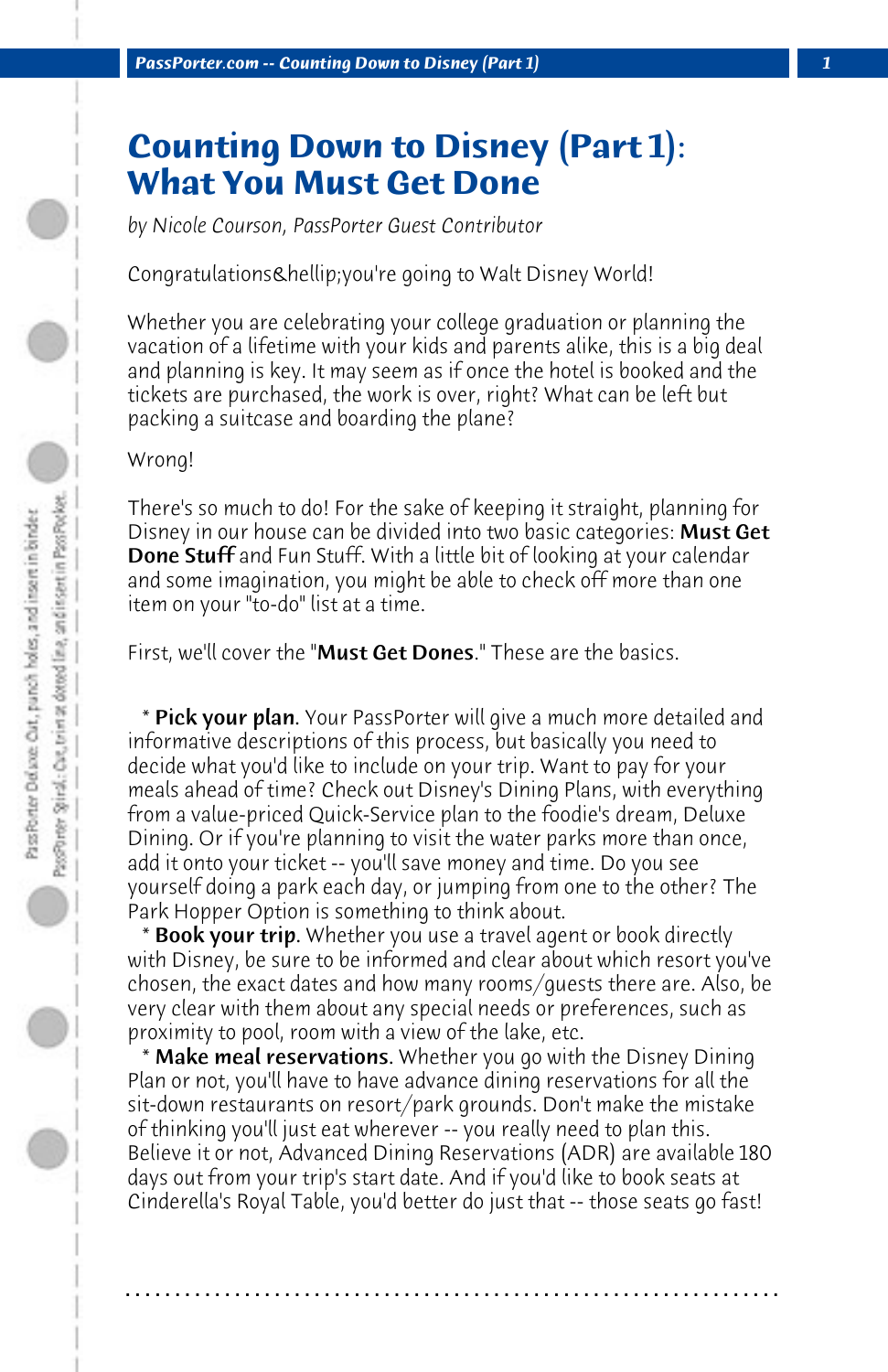\* Make event reservations. Pretty much everything at Walt Disney World that's "extra-recreational" takes a reservation or ticket. If you're planning on attending Mickey's Christmas or Halloween celebrations, tickets will go on sale between six and three months away from your arrival date. Want to go parasailing around one of the lakes, see a Cirque du Soleil extravaganza over at Downtown Disney, or learn to surf at Blizzard Beach? Be sure to make reservations early.

 \* Make travel plans. Start perusing the airline deals well ahead of when you want to buy them -- this gives you a chance to know when the best is time to get the lower prices for your airfare. Some airlines might run weekly specials and others might give you better rates for leaving on a Tuesday night rather than Wednesday morning. Once you've found the perfect flight, be sure to call back and tell Disney when you're arriving -- every Disney resort guest receives complimentary Disney's Magical Express transportation to and from their hotel, and while it's a big hit for convenience and "fun" factors, it'll save you a bundle, too.

 \* Start a "to pack" list. Again, your PassPorter will be much more helpful with this, but the basics can be covered with my list of the four Ws: Who, Where, When and Weather. Just because it's Florida doesn't mean you won't need a parka in December -- I can tell you that from experience and a serious dent in my parents' travel budget! Be sure to pack for daytime play and comfort, for those nicer restaurants in the evening, for chilly evenings on Main Street watching Wishes as well as early morning jaunts to the water parks. And make a second list of things like sunscreen, baby powder (chafing), extra batteries for the camera, ponchos (yes, it does rain in the happiest place on earth and the same ponchos at the dollar store here will cost you at least \$5 there).

 \* Finalize your budget. No doubt you've been over it with a fine tooth comb a hundred times by now, but it can't hurt to revisit it. Remember the incidentals: tips ARE NOT included in meal plans, souvenirs for the kids (or the adults!) should be allotted for, and tipping your housekeeper (or mousekeeper) is recommended.

 \* Finalize your tour plan. Do not attempt to bamboozle your way willy-nilly through the parks with kids from sunup to sundown! It's not fun for anyone. Use your dining reservations to plan which days to visit which parks (if you didn't do it the other way around already). Be sure to plan downtime because everyone needs it. Whether it's lying around the pool mid-afternoon or going back to the resort early to let little ones play in the arcade while adults have a drink in the cantina, downtime in Walt Disney World is a must!

**\* Charge up your essentials**. Two-way radios and cell phones are wonderful for keeping in contact when touring the parks, and those pesky handheld games your kids love can actually be handy when you're waiting in line for Space Mountain ... again! Got your camera, camcorder, MP3? Be sure to pack the chargers, too; all those necessities

**. . . . . . . . . . . . . . . . . . . . . . . . . . . . . . . . . . . . . . . . . . . . . . . . . . . . . . . . . . . . . . . . . .**